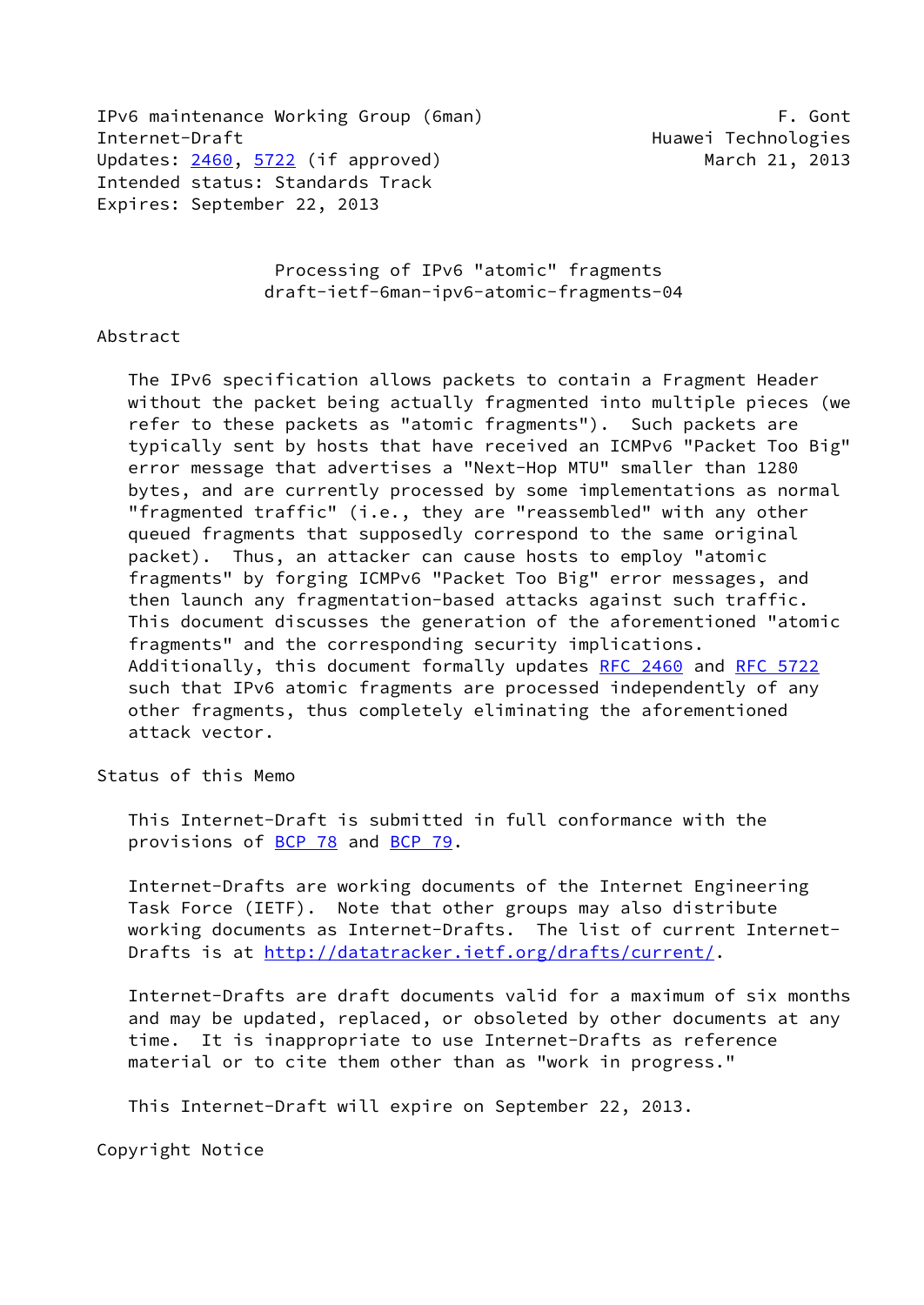| Internet-Draft | IPv6 atomic fragments | March 2013 |
|----------------|-----------------------|------------|
|----------------|-----------------------|------------|

 Copyright (c) 2013 IETF Trust and the persons identified as the document authors. All rights reserved.

This document is subject to **[BCP 78](https://datatracker.ietf.org/doc/pdf/bcp78)** and the IETF Trust's Legal Provisions Relating to IETF Documents [\(http://trustee.ietf.org/license-info](http://trustee.ietf.org/license-info)) in effect on the date of publication of this document. Please review these documents carefully, as they describe your rights and restrictions with respect to this document. Code Components extracted from this document must include Simplified BSD License text as described in Section 4.e of the Trust Legal Provisions and are provided without warranty as described in the Simplified BSD License.

## Table of Contents

|  | $\underline{3}$ . Generation of IPv6 'atomic fragments' 6    |  |
|--|--------------------------------------------------------------|--|
|  | 4. Updating RFC 2460 and RFC 5722 8                          |  |
|  |                                                              |  |
|  | 6. Security Considerations 10                                |  |
|  |                                                              |  |
|  |                                                              |  |
|  | 8.1. Normative References 12                                 |  |
|  | 8.2. Informative References 12                               |  |
|  | Appendix A. Survey of processing of IPv6 atomic fragments by |  |
|  | different operating systems 13                               |  |
|  |                                                              |  |
|  |                                                              |  |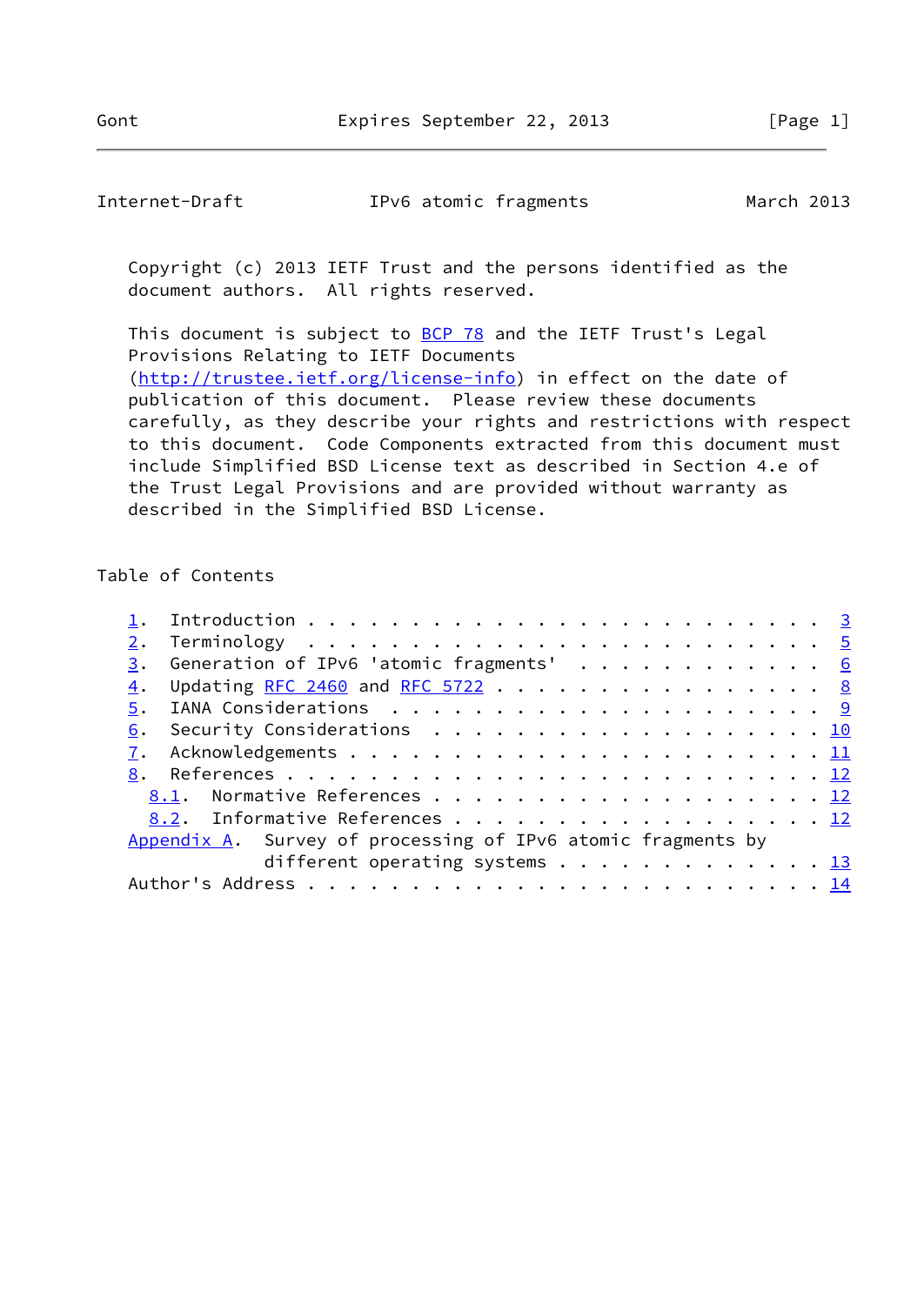Gont Expires September 22, 2013 [Page 2]

<span id="page-2-1"></span>

Internet-Draft IPv6 atomic fragments March 2013

## <span id="page-2-0"></span>[1](#page-2-0). Introduction

 [RFC2460] specifies the IPv6 fragmentation mechanism, which allows IPv6 packets to be fragmented into smaller pieces such that they fit in the Path-MTU to the intended destination(s). [\[RFC2460](https://datatracker.ietf.org/doc/pdf/rfc2460)] allowed fragments to overlap, thus leading to ambiguity in the result of the reassembly process, which could be leveraged by attackers to bypass firewall rules and/or evade Network Intrusion Detection Systems (NIDS) [\[RFC5722](https://datatracker.ietf.org/doc/pdf/rfc5722)].

 [RFC5722] forbid overlapping fragments, specifying that when overlapping fragments are detected, all the fragments corresponding to that packet must be silently discarded.

As specified in **Section [5 of \[RFC2460\]](https://datatracker.ietf.org/doc/pdf/rfc2460#section-5)**, when a host receives an ICMPv6 "Packet Too Big" message advertising a "Next-Hop MTU" smaller than 1280 (the minimum IPv6 MTU), it is not required to reduce the assumed Path-MTU, but must simply include a Fragment Header in all subsequent packets sent to that destination. The resulting packets will thus \*not\* be actually fragmented into several pieces, but just include a Fragment Header with both the "Fragment Offset" and the "M" flag set to 0 (we refer to these packets as "atomic fragments"). IPv6/IPv4 translators employ the Fragment Identification information found in the Fragment Header to select an appropriate Fragment Identification value for the resulting IPv4 fragments.

 While these packets are really "atomic fragments" (they can be processed by the IPv6 module and handed to the upper-layer protocol without waiting for any other fragments), many IPv6 implementations process them as regular fragments. Namely, they try to perform IPv6 fragment reassembly with the "atomic fragment" and any other fragments already queued with the same set {IPv6 Source Address, IPv6 Destination Address, Fragment Identification}. For example, in the case of IPv6 implementations that have been updated to support [\[RFC5722](https://datatracker.ietf.org/doc/pdf/rfc5722)], if a fragment with the same {IPv6 Source Address, IPv6 Destination Address, Fragment Identification} is already queued for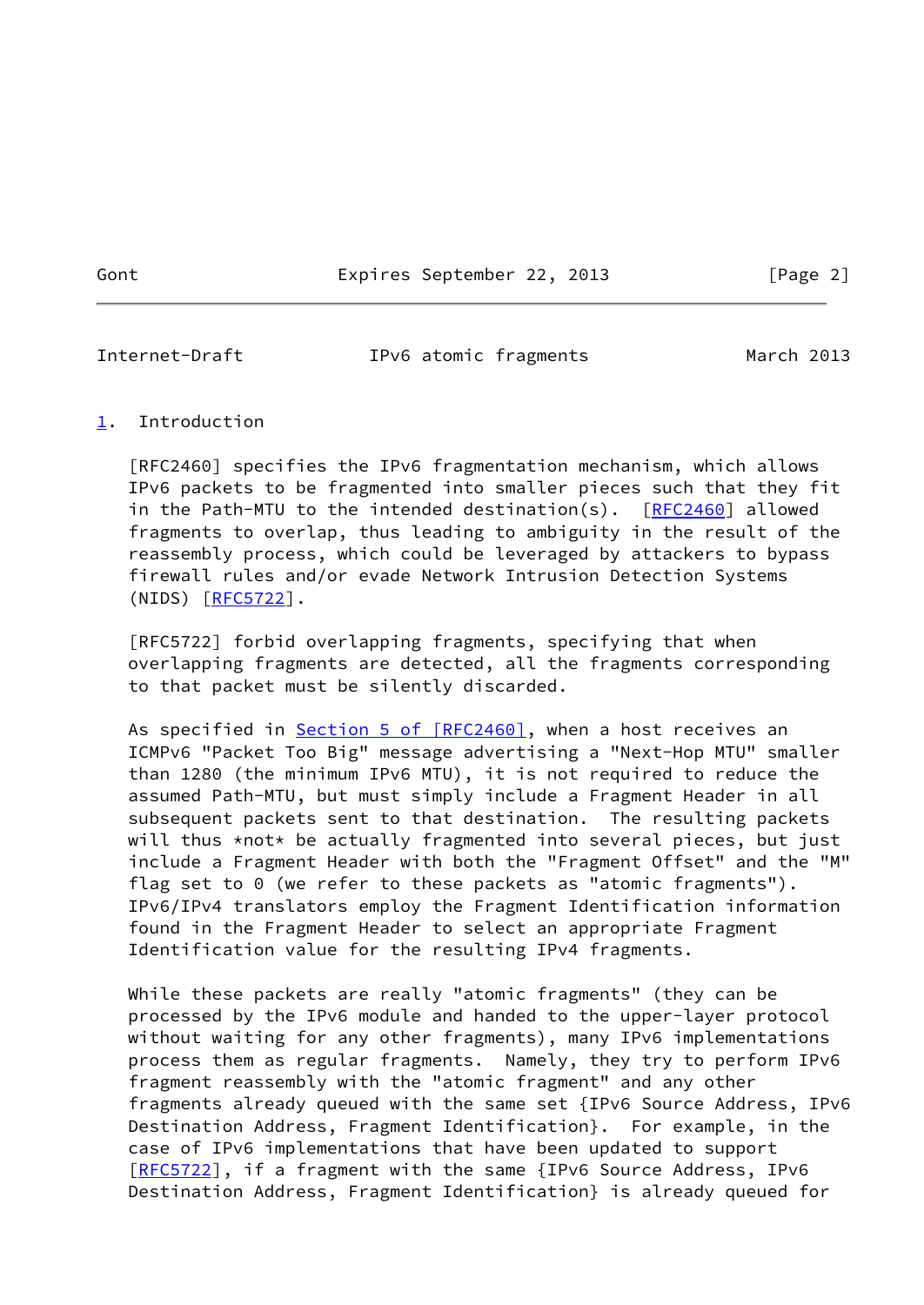reassembly at a host when an "atomic fragment" is received with the same set {IPv6 Source Address, IPv6 Destination Address, Fragment Identification}, and both fragments overlap, all the fragments will be silently discarded.

 Processing of IPv6 "atomic fragments" as regular fragmented packets clearly provides an unnecessary vector to perform fragmentation-based attacks against non-fragmented traffic (i.e., IPv6 datagrams that are not really split into multiple pieces, but that just include a Fragment Header).

IPv6 fragmentation attacks have been discussed in great detail in

Gont **Expires September 22, 2013** [Page 3]

Internet-Draft IPv6 atomic fragments March 2013

<span id="page-3-0"></span>[I-D.gont-6man-predictable-fragment-id] and  $[CPNI-IPV6]$ , and [\[RFC5722](https://datatracker.ietf.org/doc/pdf/rfc5722)] describes a specific firewall-circumvention attack that could be performed by leveraging overlapping fragments. The possible IPv6 fragmentation-based attacks are, in most cases, "ports" of the IPv4 fragmentation attacks discussed in [\[RFC6274](https://datatracker.ietf.org/doc/pdf/rfc6274)].

[Section 3](#page-5-0) describes the generation of IPv6 "atomic fragments", and how they can be remotely "triggered" by a remote attacker. [Section 4](#page-7-0) formally updates [\[RFC2460](https://datatracker.ietf.org/doc/pdf/rfc2460)] and [\[RFC5722](https://datatracker.ietf.org/doc/pdf/rfc5722)] such that the aforementioned attack vector is eliminated. Appendix  $A$  contains a survey of the generation and processing of IPv6 atomic fragments in different versions of a number of popular IPv6 implementations.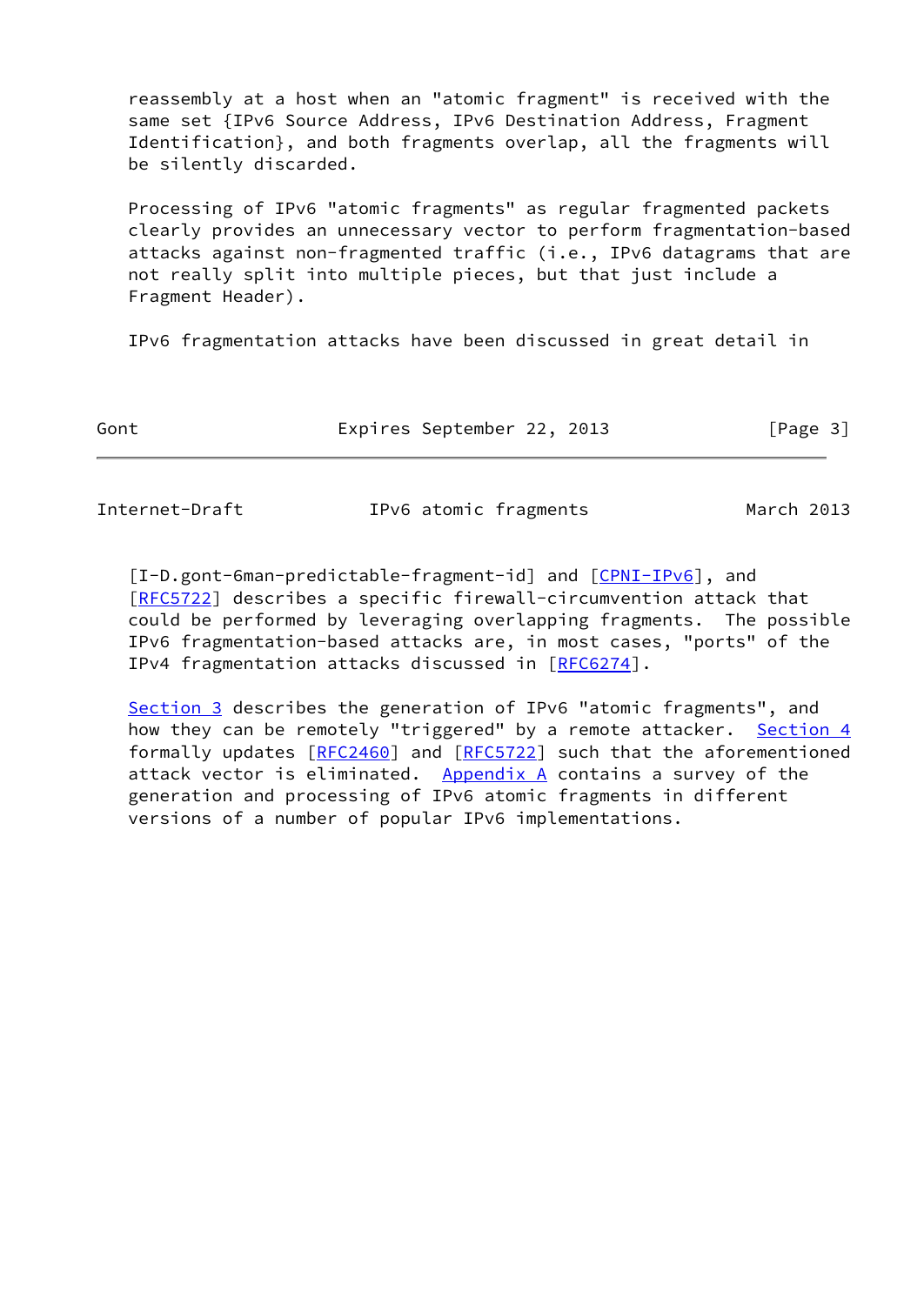Gont Expires September 22, 2013 [Page 4]

<span id="page-4-1"></span>Internet-Draft IPv6 atomic fragments March 2013

## <span id="page-4-0"></span>[2](#page-4-0). Terminology

 IPv6 atomic fragments IPv6 packets that contain a Fragment Header with the Fragment Offset set to 0 and the M flag set to 0.

 The key words "MUST", "MUST NOT", "REQUIRED", "SHALL", "SHALL NOT", "SHOULD", "SHOULD NOT", "RECOMMENDED", "MAY", and "OPTIONAL" in this document are to be interpreted as described in [RFC 2119 \[RFC2119](https://datatracker.ietf.org/doc/pdf/rfc2119)].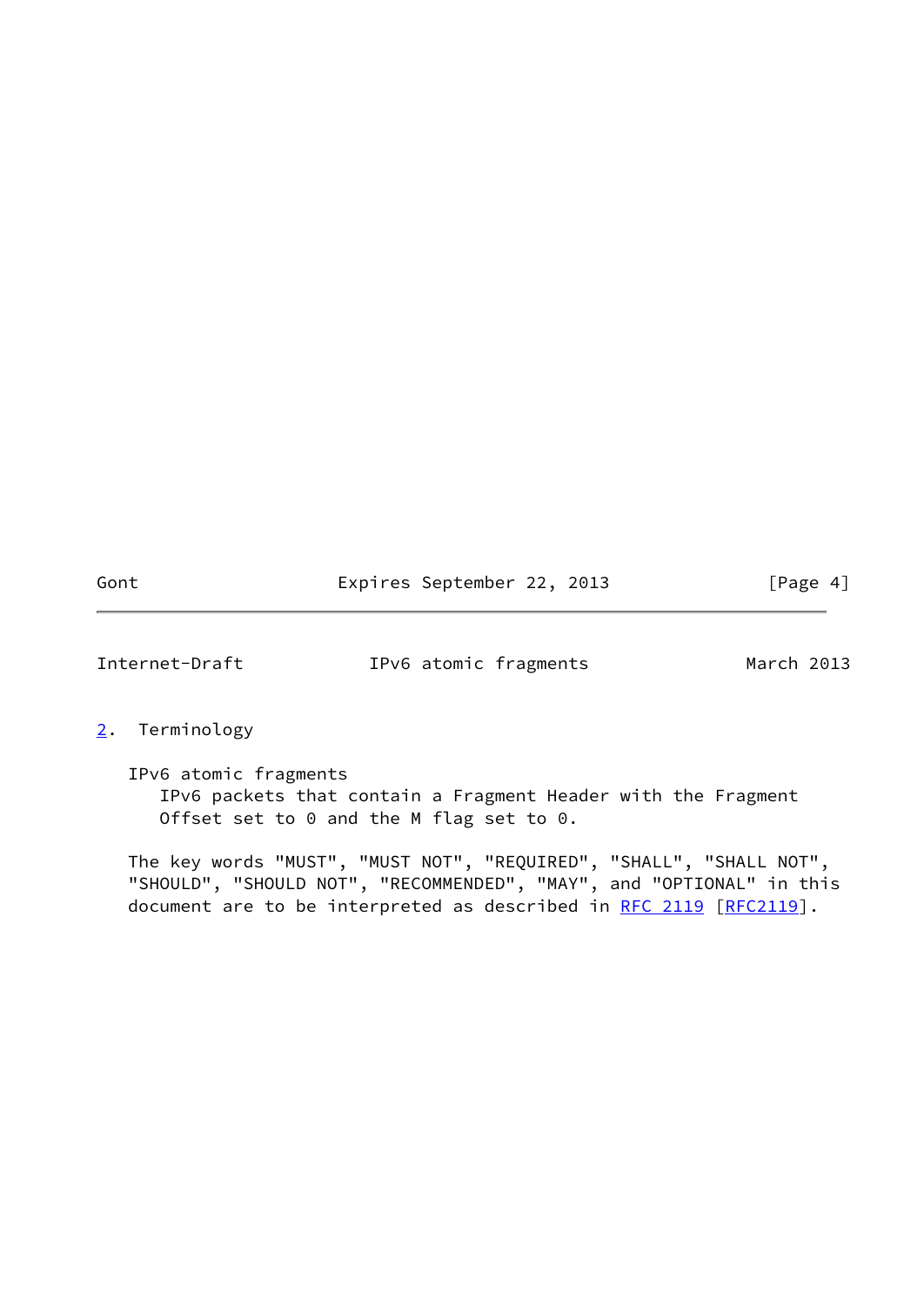Gont Expires September 22, 2013 [Page 5]

<span id="page-5-1"></span>Internet-Draft IPv6 atomic fragments March 2013

<span id="page-5-0"></span>[3](#page-5-0). Generation of IPv6 'atomic fragments'

Section [5 of \[RFC2460\]](https://datatracker.ietf.org/doc/pdf/rfc2460#section-5) states:

 In response to an IPv6 packet that is sent to an IPv4 destination (i.e., a packet that undergoes translation from IPv6 to IPv4), the originating IPv6 node may receive an ICMP Packet Too Big message reporting a Next-Hop MTU less than 1280. In that case, the IPv6 node is not required to reduce the size of subsequent packets to less than 1280, but must include a Fragment header in those packets so that the IPv6-to-IPv4 translating router can obtain a suitable Identification value to use in resulting IPv4 fragments. Note that this means the payload may have to be reduced to 1232 octets (1280 minus 40 for the IPv6 header and 8 for the Fragment header), and smaller still if additional extension headers are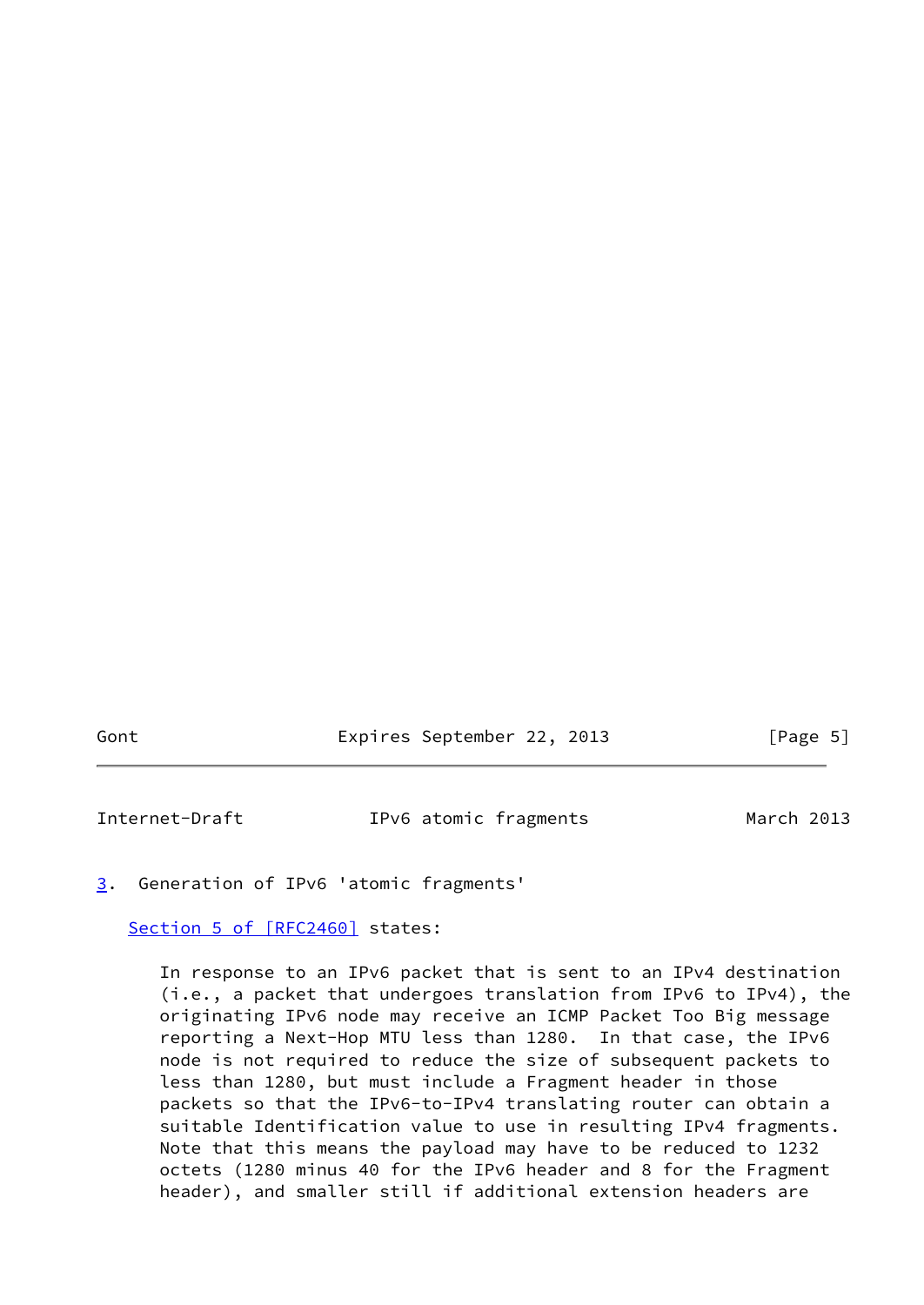used.

 This means that any ICMPv6 "Packet Too Big" message advertising a "Next-Hop MTU" smaller than 1280 could trigger the generation of the so-called "atomic fragments" (i.e., IPv6 datagrams that include a Fragment Header, but that are composed of a single fragment, with both the "Fragment Offset" and the "M" fields of the Fragment Header set to 0). This can be leveraged to perform a variety of fragmentation-based attacks [\[I-D.gont-6man-predictable-fragment-id](#page-3-0)] [\[CPNI-IPv6](#page-13-2)].

 For example, an attacker could forge IPv6 fragments with an appropriate {IPv6 Source Address, IPv6 Destination Address, Fragment Identification} tuple, such that these malicious fragments are incorrectly "reassembled" by the destination host together with some of the legitimate fragments of the original packet, thus leading to packet drops (and a potential Denial of Service).

 From a security standpoint, this situation is exacerbated by the following factors:

- o Many implementations fail to perform validation checks on the received ICMPv6 error messages, as recommended in [Section](https://datatracker.ietf.org/doc/pdf/rfc4443#section-5.2) 5.2 of [RFC4443] and documented in [\[RFC5927](https://datatracker.ietf.org/doc/pdf/rfc5927)]. It should be noted that in some cases, such as when an ICMPv6 error message has (supposedly) been elicited by a connection-less transport protocol (or some other connection-less protocol being encapsulated in IPv6), it may be virtually impossible to perform validation checks on the received ICMPv6 error messages.
- o Upon receipt of one of the aforementioned ICMPv6 "Packet Too Big" error messages, the Destination Cache [\[RFC4861](https://datatracker.ietf.org/doc/pdf/rfc4861)] is usually updated

| Gont | Expires September 22, 2013 |  | [Page 6] |  |
|------|----------------------------|--|----------|--|
|      |                            |  |          |  |

Internet-Draft IPv6 atomic fragments March 2013

 to reflect that any subsequent packets to such destination should include a Fragment Header. This means that a single ICMPv6 "Packet Too Big" error message might affect multiple communication instances (e.g., TCP connections) with such destination.

 o Some implementations employ predictable Fragment Identification values, thus greatly improving the chances of an attacker of successfully performing fragmentation-based attacks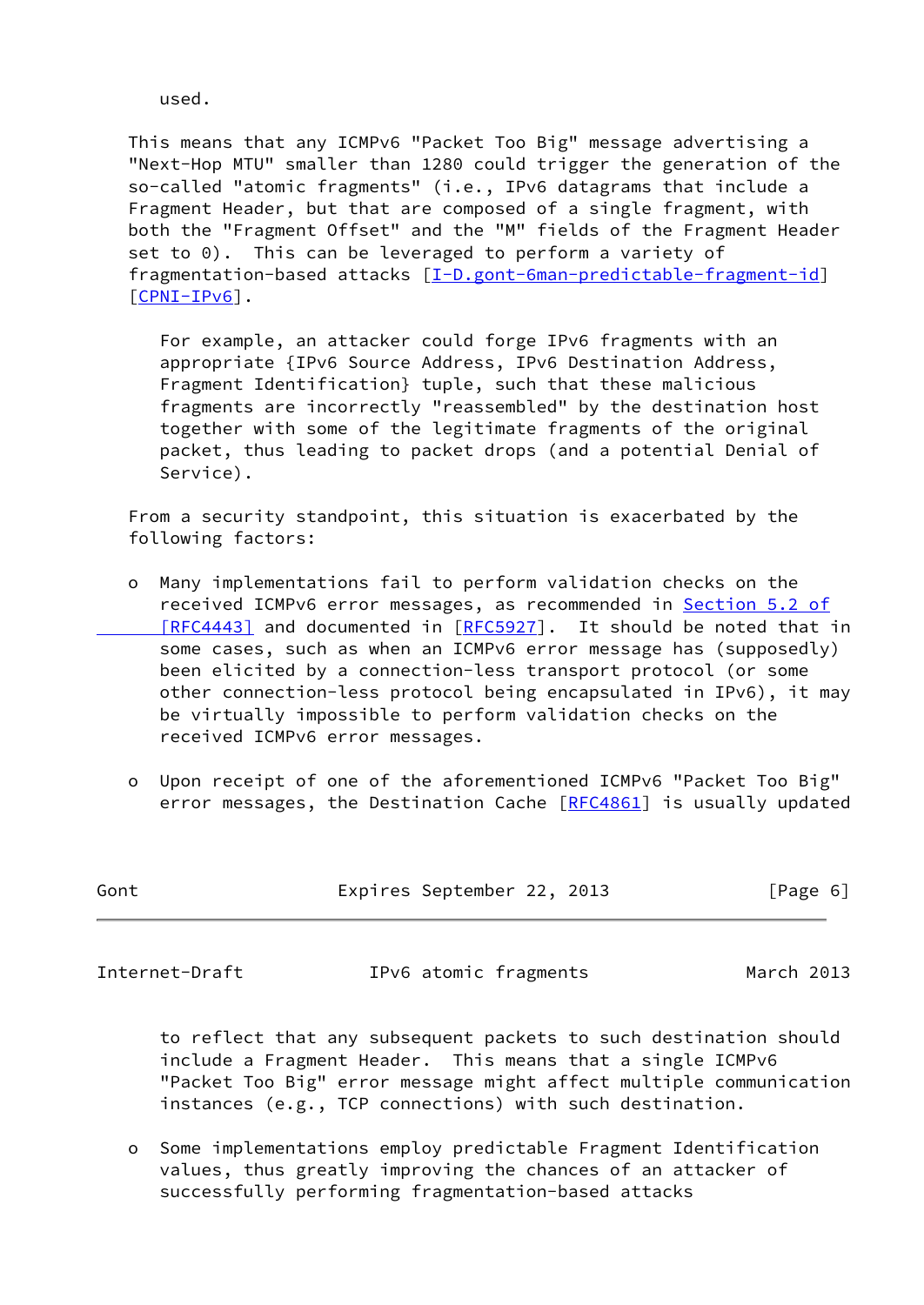[[I-D.gont-6man-predictable-fragment-id\]](#page-3-0).

Gont Expires September 22, 2013 [Page 7]

<span id="page-7-1"></span>Internet-Draft IPv6 atomic fragments March 2013

<span id="page-7-0"></span>[4](#page-7-0). Updating [RFC 2460](https://datatracker.ietf.org/doc/pdf/rfc2460) and [RFC 5722](https://datatracker.ietf.org/doc/pdf/rfc5722)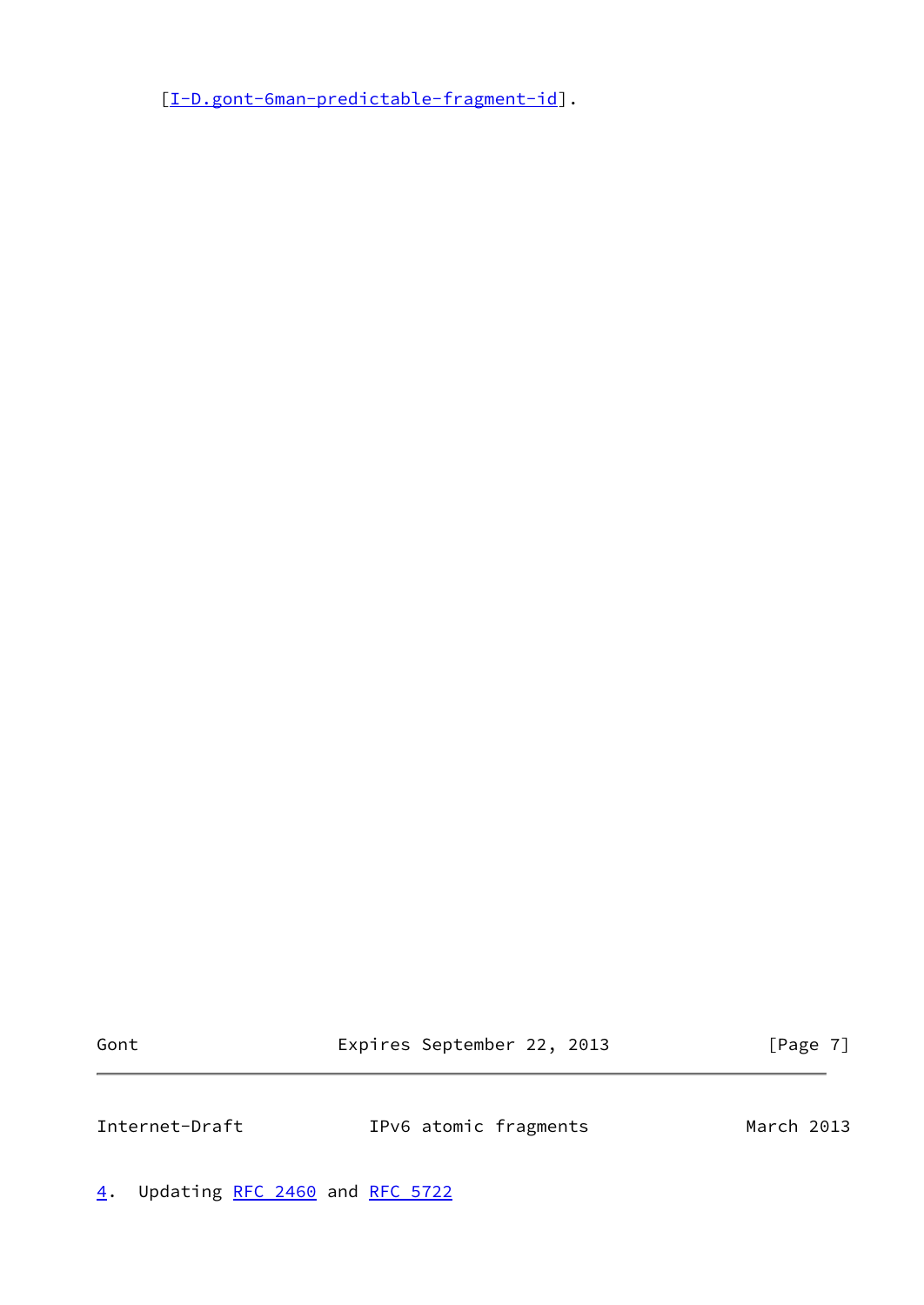Section [4.5 of \[RFC2460\]](https://datatracker.ietf.org/doc/pdf/rfc2460#section-4.5) and Section [4 of \[RFC5722\]](https://datatracker.ietf.org/doc/pdf/rfc5722#section-4) are updated as follows:

 A host that receives an IPv6 packet which includes a Fragment Header with the "Fragment Offset" equal to 0 and the "M" flag equal to 0 MUST process such packet in isolation from any other packets/fragments, even if such packets/fragments contain the same set {IPv6 Source Address, IPv6 Destination Address, Fragment Identification}. A received "atomic fragments" should be "reassembled" from the contents of that sole fragment.

 The Unfragmentable Part of the reassembled packet consists of all headers up to, but not including, the Fragment header of the received atomic fragment.

 The Next Header field of the last header of the Unfragmentable Part of the reassembled packet is obtained from the Next Header field of the Fragment header of the received atomic fragment.

 The Payload Length of the reassembled packet is obtained by subtracting the length of the Fragment Header (that is, 8) from the Payload Length of the received atomic fragment.

 Additionally, if any fragments with the same set {IPv6 Source Address, IPv6 Destination Address, Fragment Identification} are present in the fragment reassembly queue when the atomic fragment is received, such fragments MUST NOT be discarded upon receipt of the "colliding" IPv6 atomic fragment, since IPv6 atomic fragments MUST NOT interfere with "normal" fragmented traffic.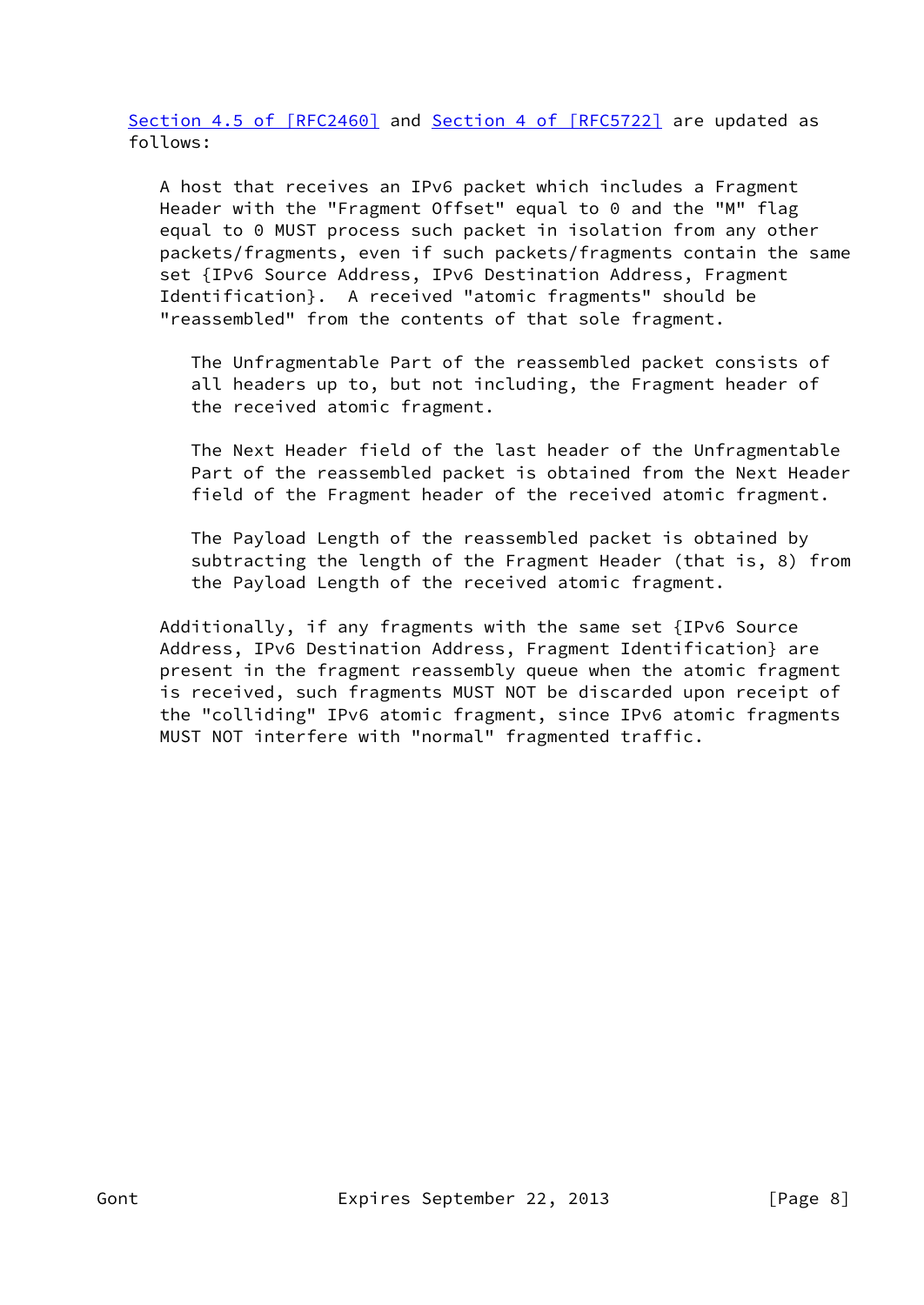<span id="page-9-1"></span>

<span id="page-9-0"></span>[5](#page-9-0). IANA Considerations

 There are no IANA registries within this document. The RFC-Editor can remove this section before publication of this document as an RFC.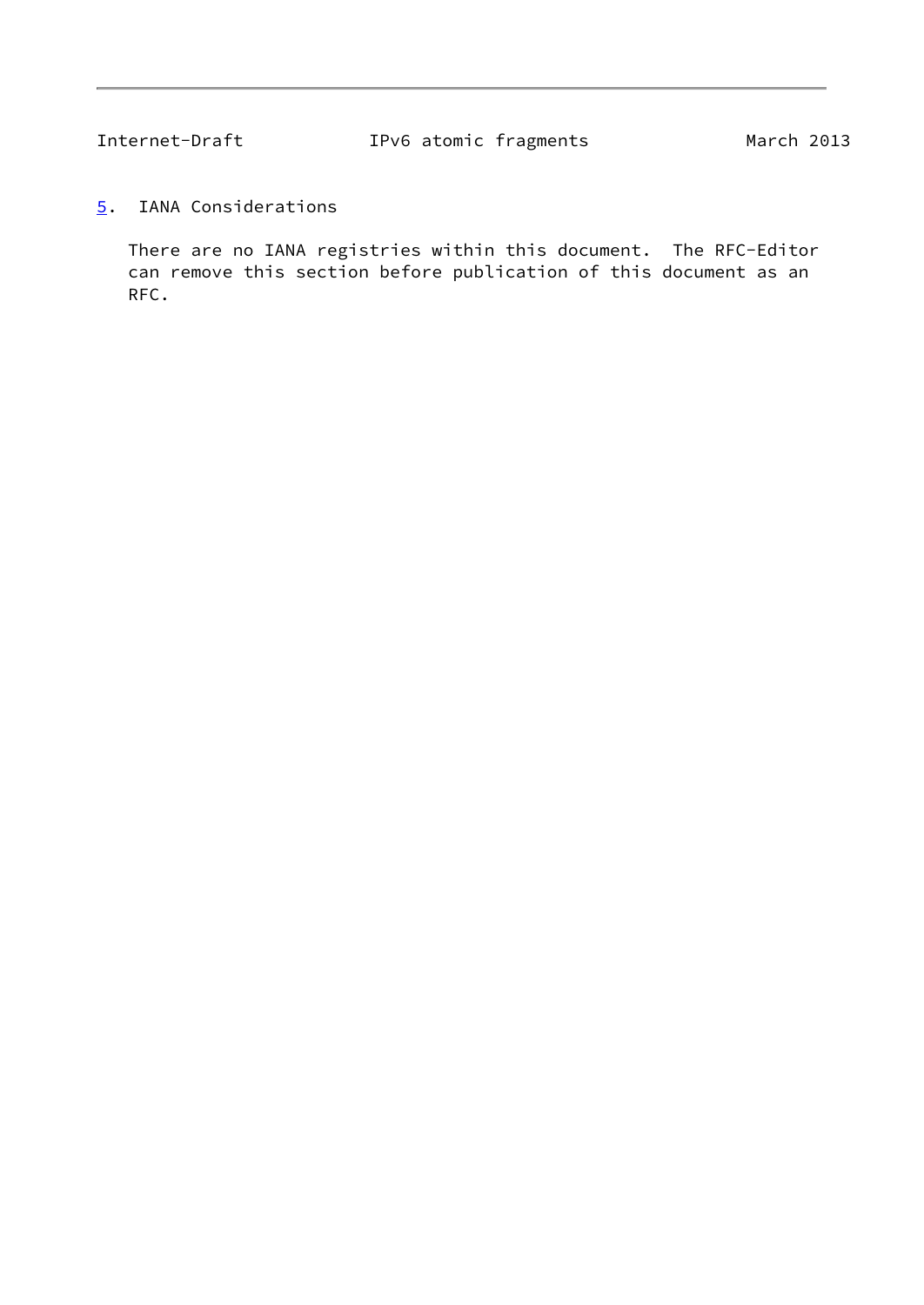Gont Expires September 22, 2013 [Page 9]

<span id="page-10-1"></span>Internet-Draft IPv6 atomic fragments March 2013

# <span id="page-10-0"></span>[6](#page-10-0). Security Considerations

 This document describes how the traditional processing of IPv6 atomic fragments enables the exploitation of fragmentation-based attacks (such as those described in [\[I-D.gont-6man-predictable-fragment-id](#page-3-0)] and [\[CPNI-IPv6](#page-13-2)]). This document formally updates [[RFC2460](https://datatracker.ietf.org/doc/pdf/rfc2460)] and [\[RFC5722](https://datatracker.ietf.org/doc/pdf/rfc5722)], such that IPv6 atomic fragments are processed independently of any other fragments, thus completely eliminating the aforementioned attack vector.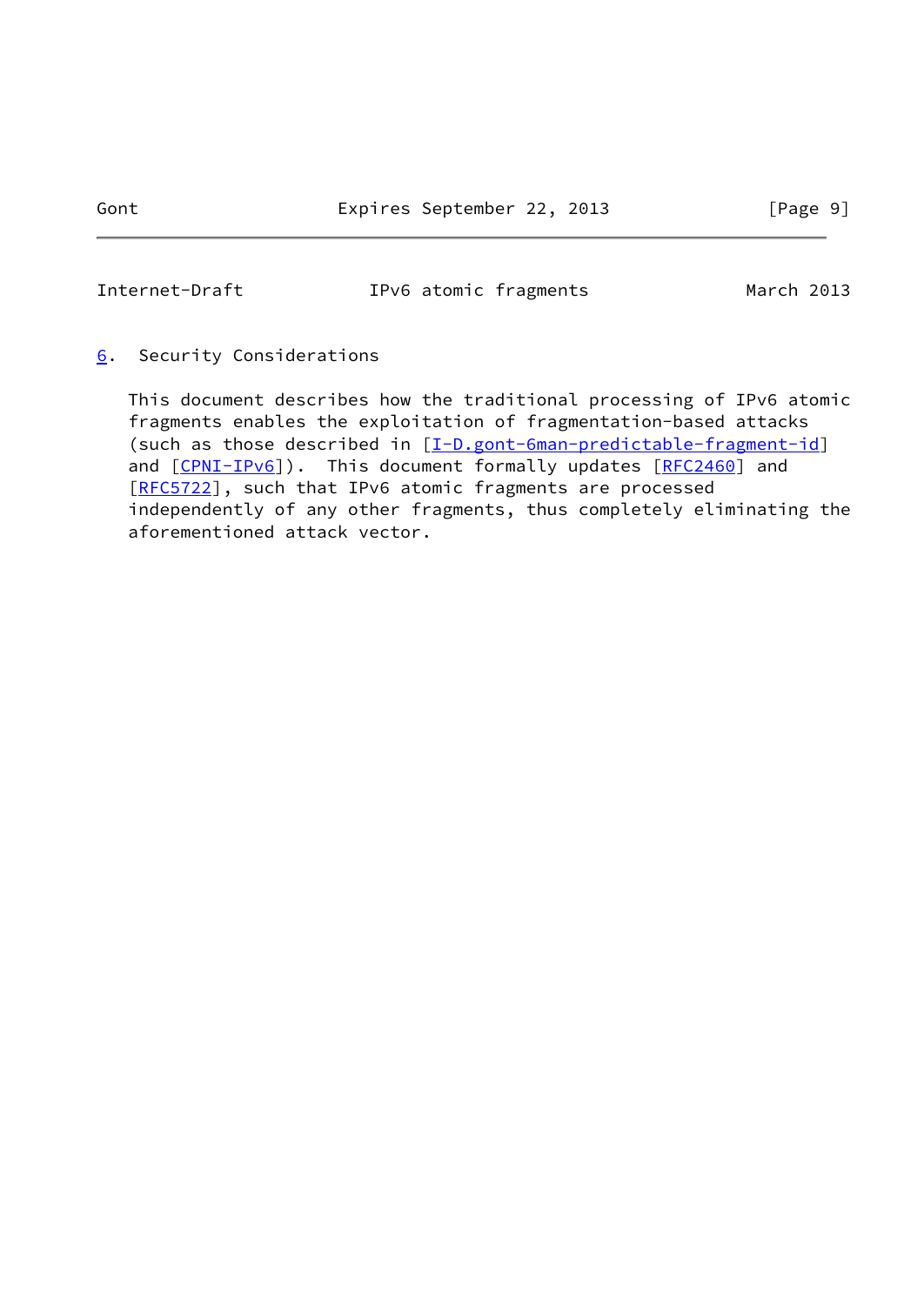Gont Expires September 22, 2013 [Page 10]

<span id="page-11-1"></span>Internet-Draft IPv6 atomic fragments March 2013

## <span id="page-11-0"></span>[7](#page-11-0). Acknowledgements

 The author would like to thank (in alphabetical order) Tore Anderson, Ran Atkinson, Remi Despres, Stephen Farrell, Brian Haberman, Timothy Hartrick, Steinar Haug, Philip Homburg, Simon Josefsson, Simon Perreault, Sean Turner, Florian Weimer, and Bjoern A. Zeeb, for providing valuable comments on earlier versions of this document. Additionally, the author would like to thank Alexander Bluhm, who implemented this specification for OpenBSD.

 This document is based on the technical report "Security Assessment of the Internet Protocol version 6 (IPv6)" [[CPNI-IPv6\]](#page-13-2) authored by Fernando Gont on behalf of the UK Centre for the Protection of National Infrastructure (CPNI).

Fernando Gont would like to thank CPNI [\(http://www.cpni.gov.uk](http://www.cpni.gov.uk)) for their continued support.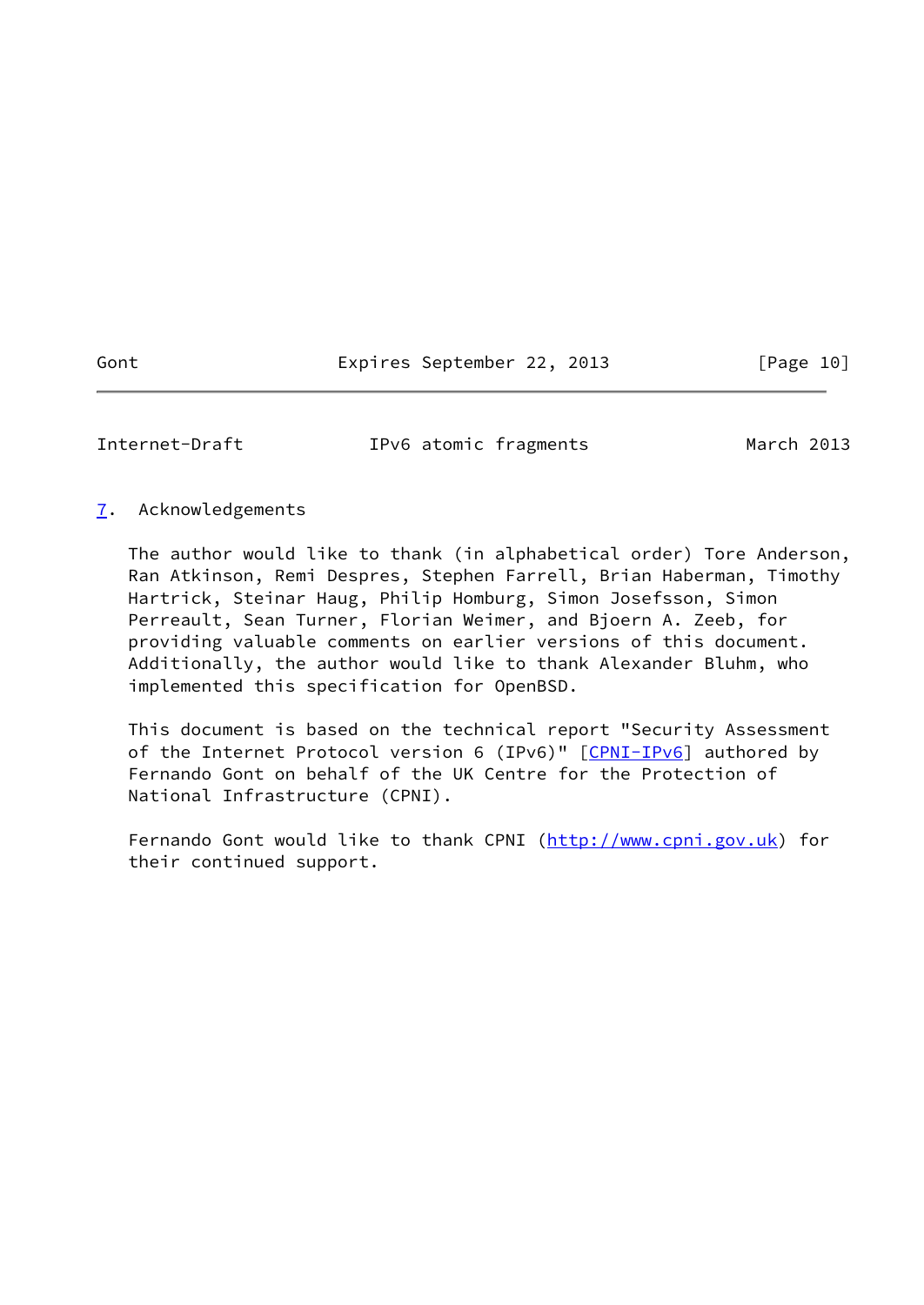Gont **Expires September 22, 2013** [Page 11]

<span id="page-12-1"></span>Internet-Draft IPv6 atomic fragments March 2013

### <span id="page-12-0"></span>[8](#page-12-0). References

#### <span id="page-12-2"></span>[8.1](#page-12-2). Normative References

- [RFC2460] Deering, S. and R. Hinden, "Internet Protocol, Version 6 (IPv6) Specification", [RFC 2460](https://datatracker.ietf.org/doc/pdf/rfc2460), December 1998.
- [RFC2119] Bradner, S., "Key words for use in RFCs to Indicate Requirement Levels", [BCP 14](https://datatracker.ietf.org/doc/pdf/bcp14), [RFC 2119](https://datatracker.ietf.org/doc/pdf/rfc2119), March 1997.
- [RFC4443] Conta, A., Deering, S., and M. Gupta, "Internet Control Message Protocol (ICMPv6) for the Internet Protocol Version 6 (IPv6) Specification", [RFC 4443,](https://datatracker.ietf.org/doc/pdf/rfc4443) March 2006.
- [RFC4861] Narten, T., Nordmark, E., Simpson, W., and H. Soliman, "Neighbor Discovery for IP version 6 (IPv6)", [RFC 4861](https://datatracker.ietf.org/doc/pdf/rfc4861), September 2007.
- [RFC5722] Krishnan, S., "Handling of Overlapping IPv6 Fragments", [RFC 5722,](https://datatracker.ietf.org/doc/pdf/rfc5722) December 2009.

<span id="page-12-3"></span>[8.2](#page-12-3). Informative References

[RFC5927] Gont, F., "ICMP Attacks against TCP", [RFC 5927](https://datatracker.ietf.org/doc/pdf/rfc5927), July 2010.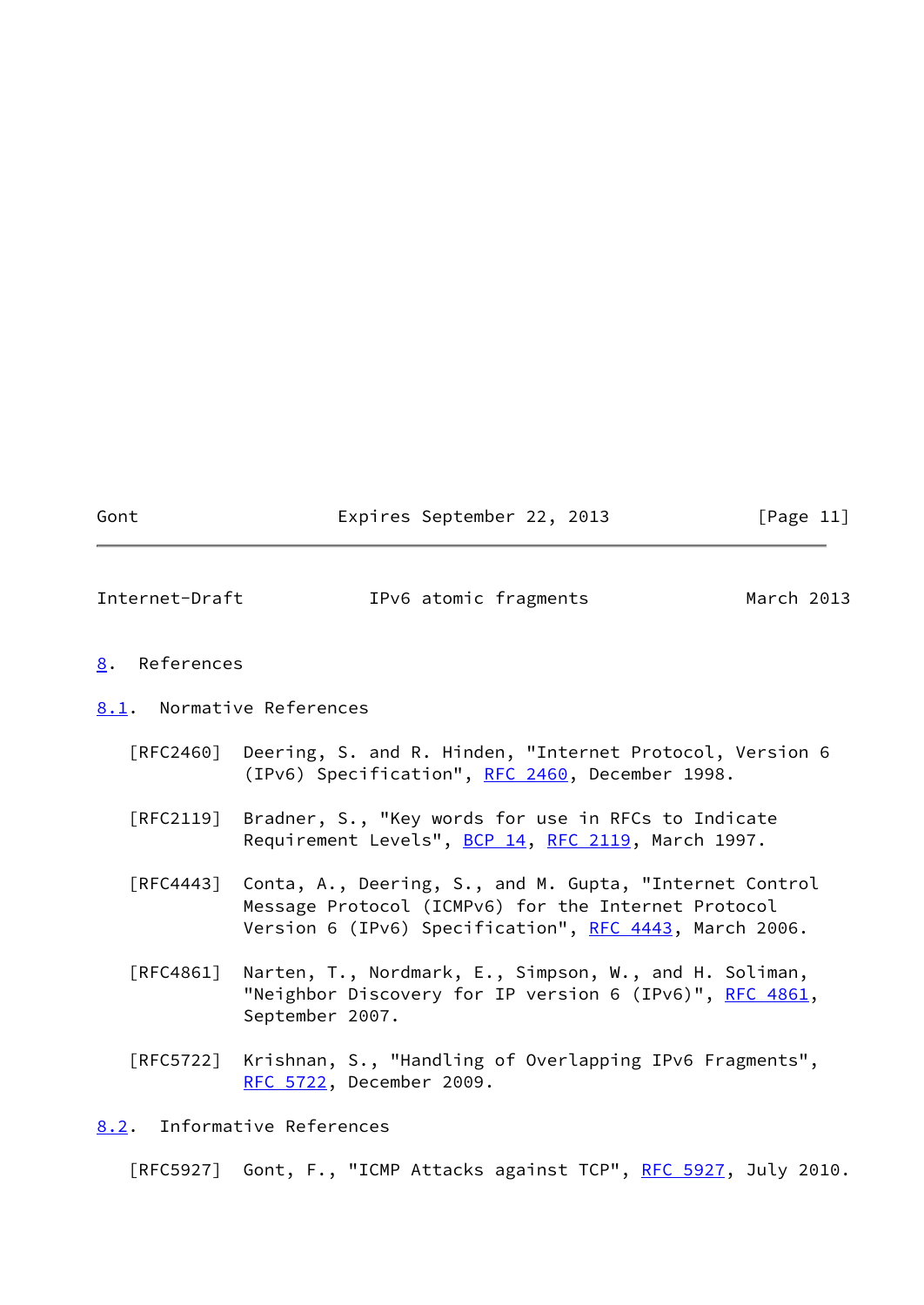[RFC6274] Gont, F., "Security Assessment of the Internet Protocol Version 4", [RFC 6274,](https://datatracker.ietf.org/doc/pdf/rfc6274) July 2011.

<span id="page-13-2"></span>[CPNI-IPv6]

 Gont, F., "Security Assessment of the Internet Protocol version 6 (IPv6)", UK Centre for the Protection of National Infrastructure, (available on request).

[I-D.gont-6man-predictable-fragment-id]

 Gont, F., "Security Implications of Predictable Fragment Identification Values", [draft-gont-6man-predictable-fragment-id-03](https://datatracker.ietf.org/doc/pdf/draft-gont-6man-predictable-fragment-id-03) (work in progress), January 2013.

Gont Expires September 22, 2013 [Page 12]

<span id="page-13-1"></span>Internet-Draft IPv6 atomic fragments March 2013

<span id="page-13-0"></span>[Appendix A.](#page-13-0) Survey of processing of IPv6 atomic fragments by different operating systems

 This section includes a survey of the support of IPv6 atomic fragments in popular operating systems, as tested in October 30, 2012.

| Operating System   | Generates atomic<br>fragments | Implements this<br>specification |
|--------------------|-------------------------------|----------------------------------|
| FreeBSD 8.0        | No                            | No                               |
| FreeBSD 8.2        | Yes                           | No                               |
| FreeBSD 9.0        | Yes                           | No                               |
| $Linux 3.0.0 - 15$ | Yes                           | Yes                              |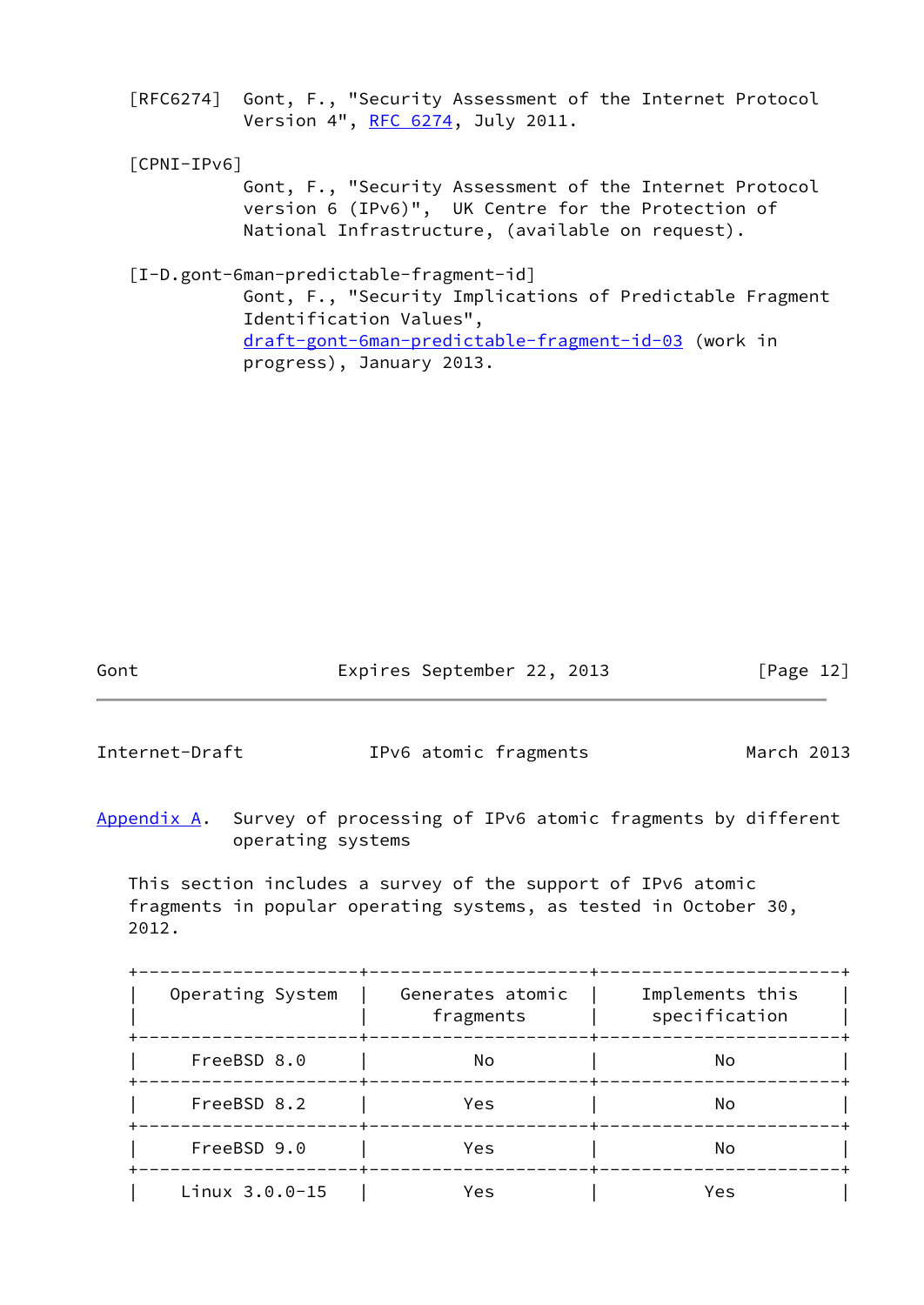| NetBSD 5.1                    | No  | No  |  |
|-------------------------------|-----|-----|--|
| NetBSD-current                | No  | Yes |  |
| OpenBSD-current               | Yes | Yes |  |
| Solaris 11                    | Yes | Yes |  |
| Windows XP SP2                | Yes | No  |  |
| Windows Vista<br>(Build 6000) | Yes | No  |  |
| Windows 7 Home<br>Premium     | Yes | No  |  |
|                               |     |     |  |

Table 1: Processing of IPv6 atomic fragments by different OSes

 In the table above, "generates atomic fragments" notes whether an implementation generates atomic fragments in response to received ICMPv6 Packet Too Big error messages that advertise a MTU smaller than 1280 bytes.

| ٧<br>٧<br>×<br>M.<br>I |
|------------------------|
|------------------------|

Expires September 22, 2013 [Page 13]

<span id="page-14-0"></span>Internet-Draft IPv6 atomic fragments March 2013

Author's Address

 Fernando Gont Huawei Technologies Evaristo Carriego 2644 Haedo, Provincia de Buenos Aires 1706 Argentina

 Phone: +54 11 4650 8472 Email: fgont@si6networks.com